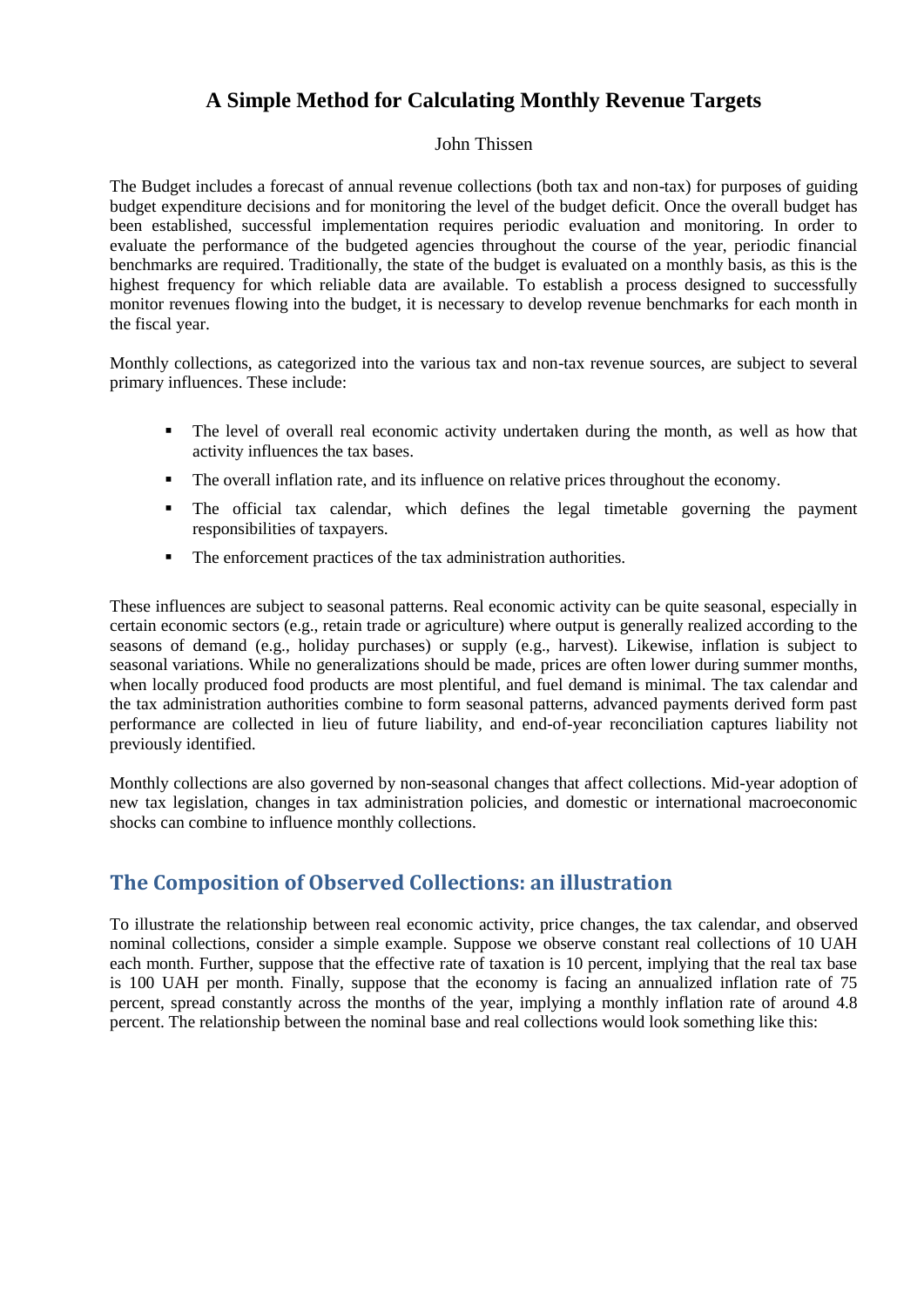Nominal Tax Base and Liability



Of course, the notion of *real* tax collections is somewhat theoretical, as tax collections are nominal by nature. In reality it is the nominal tax base that drives collections, and by applying our 10 percent tax rate to the nominal base of our example, we would calculate our true tax liability.

But tax liability is not generally collected as it is accrued, but according to some schedule set forth in the tax legislation. It is not uncommon for taxes to be collected quarterly. Taking into consideration that some payments might be made early, or late, one might well see a relationship between liability and collections that looks something like this:



#### **Decomposing nominal collections into three primary influences**

The procedure described below attempts to decompose a time series of nominal collections into its three principle drivers: (a) real economic activity, (b) changes in the price level, and (c) the tax calendar. Having done so, we can then combine what is known about these influences with established fiscal and macroeconomic forecasts to calculate monthly predictors of revenue collections. For purposed of illustration, we will use the Value Added Tax of Ukraine as an example. The process can be readily applied to any major revenue source in any country or tax district.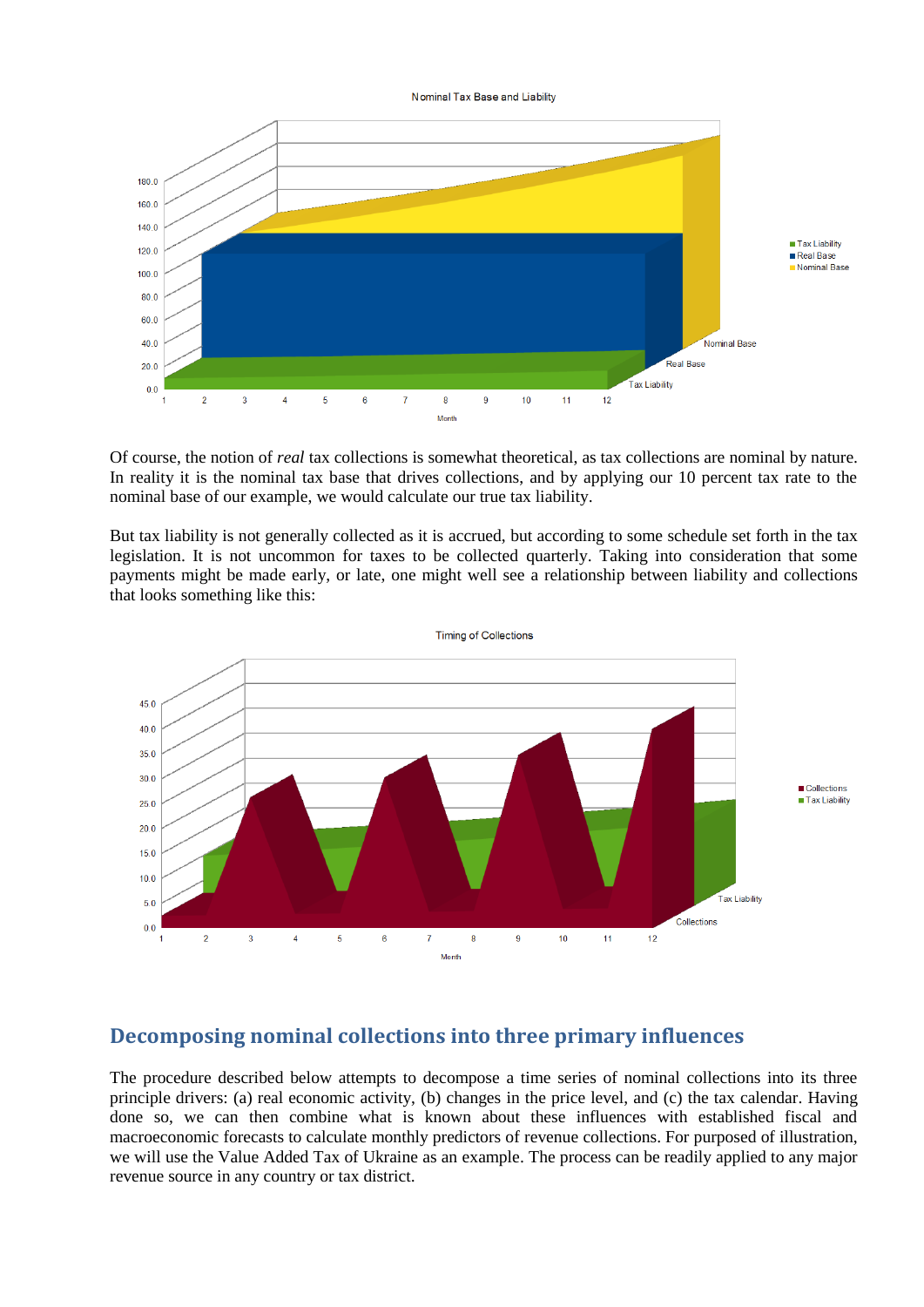#### **The Pattern Real Economic Activity**

Typically, the preferred measure of broad economic activity is gross domestic production (GDP). However, Ukraine lacks official statistics for monthly GDP, and as a result, we have chosen to use retail sales as a measure of the VAT base. There are pluses and minuses to this choice – VAT is fundamentally a tax on final consumption, so using retail sales makes a certain amount of sense. But VAT is also collected at all stages of production as well as the point of importation, and so collections are only loosely associated with final purchases. Still, lacking a broader measure of economic activity, the official data series describing retail sales represents the best available option.

The pattern of real economic activity is generally expected to be consistent from year to year. As can be seen in the following chart, retail sales have been consistently growing over the past four years.



Pattern of Price-Adjusted Retail Sales

The year 2009 is a bit of an outlier, but across all years a general upward trend in real sales can be observed, along with some predictable fluctuations in June, September, November, and December. The stable pattern of real activity provides a solid foundation upon which to build a set of financial benchmarks for evaluating budget performance. In general, we would expect real tax liability to be strongly correlated with real activity. To construct intermediate financial benchmarks, we need only proceed to identifying seasonal deviations in tax collections resulting from the tax calendar, and then apply the effects of price changes to anticipated real collections so as to create nominal benchmarks.

#### **The Pattern of Tax Administration**

As the arm of the government responsible for providing the funding for government activities, as well as enforcing the Country's tax laws, the tax administration authorities face three central objectives:

- Enforce the tax laws, ensuring that liability is realized in the forms of payments into the Budget.
- Collect taxes as liability is accrued.
- **Provide a smooth stream of revenue to allow for seamless budget execution.**

In some countries these objectives are relatively consistent with one another. However, in countries such as Ukraine, they distinctly compete with one another. The loading of real economic activity into the second half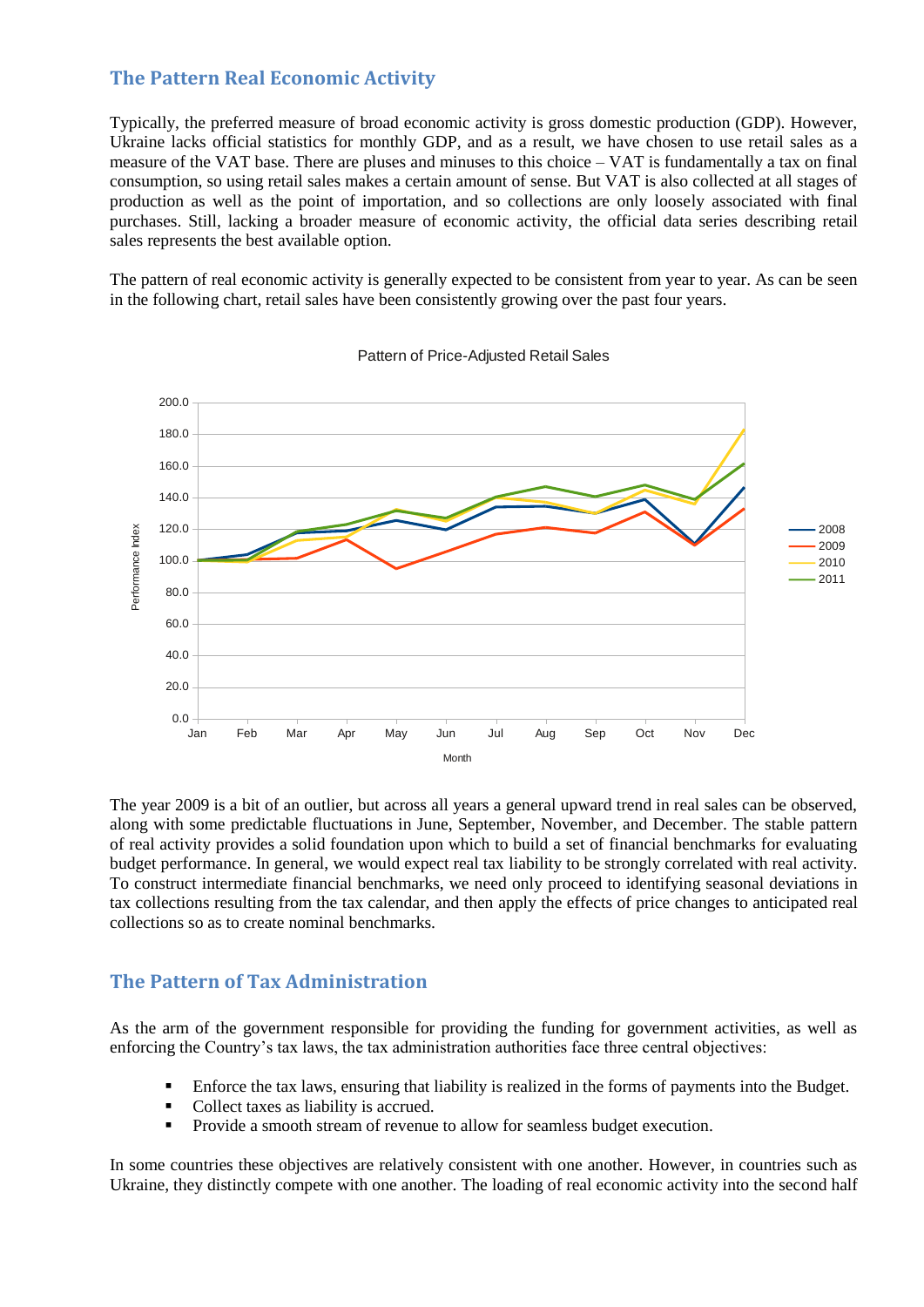of the year suggests that liability is not going to be accrued evenly over the course of the year, thereby providing a budgetary squeeze earlier in the year.

As can be seen below, the pattern of payments into the budget differs significantly in real terms from the pattern of retail sales. In particular, real VAT collections do not readily grow over the course of the year, but rather experience relatively flat performance with the occasional month falling below January levels. The differences between these two series are the effects of the tax calendar and the efforts of the tax administration authorities. In essence, taxes are being collected at a relatively constant rate, in spite of the fact that real economic activity is growing from month to month.



Pattern of Price-Adjusted VAT Collections

It is difficult to discern a clear pattern of real collections. Clearly there are some strange observations in the data. August 2010 observed negative VAT collection (in both real and nominal terms). This is the result of a one-time repayment of VAT refunds, and should not be included in any attempt to extract a pattern for tax collections. Apart from that, one might observe a decline in real collections over the second quarter of the year, and a decided up-tick in collections in December.

But more importantly, if we compare the share of real annual VAT collections each month to the monthly share of annual retail sales (calculated as an average of 2008, 2009, and  $2011 - 2010$  excluded to eliminate the effect of the August data outlier), we can see that the tax administration is purposely over-collecting early in the year and under-collecting later in the year (see chart below).



Difference Between Collections and Retail Sales

In effect, the system of VAT payments in Ukraine seems to have been designed to smooth revenue payments in the face of constant growth of the base.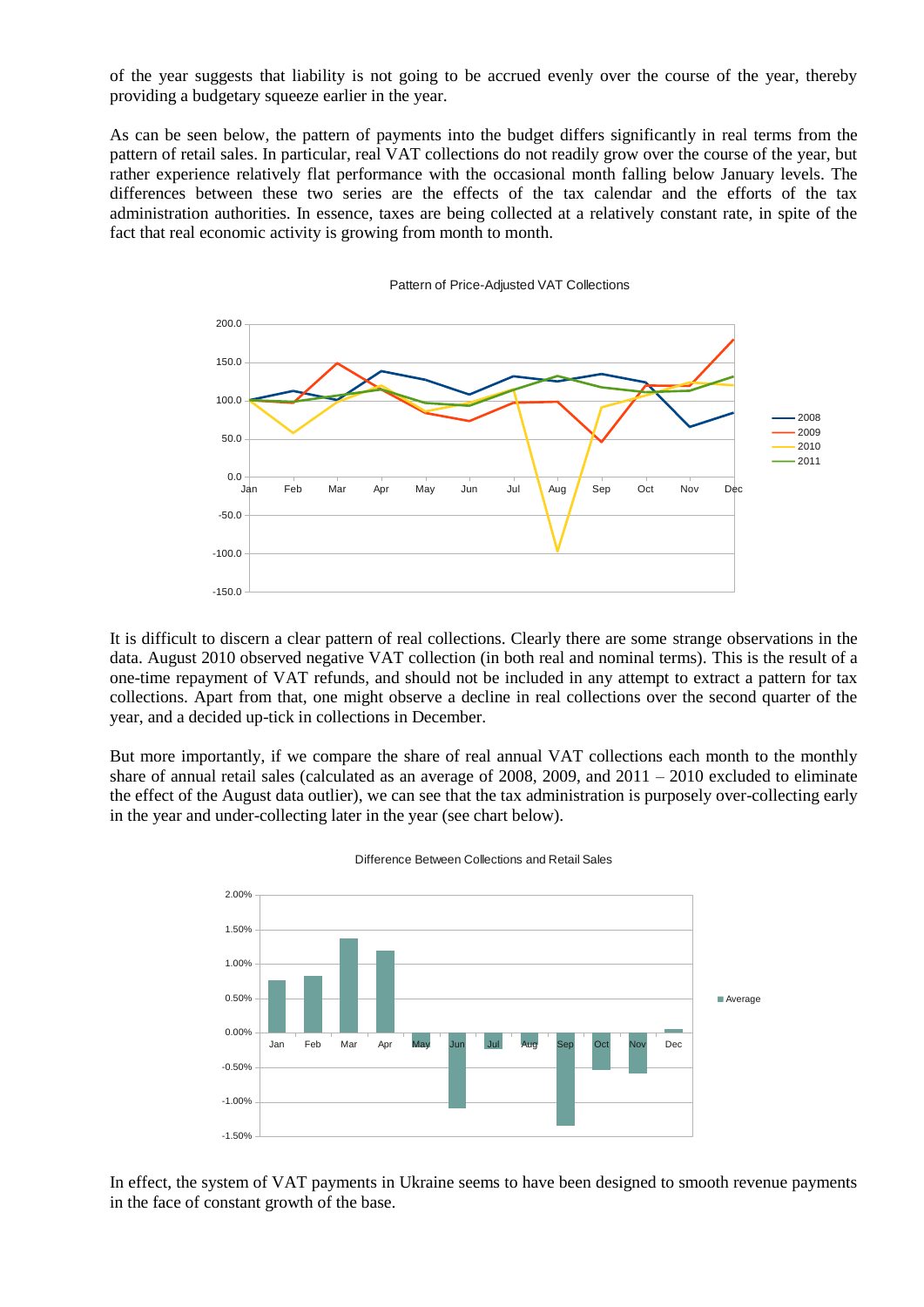

Average Monthly Price Changes, Normalized

### **The Pattern of Price Changes**

In a country with stable prices, the effects of monthly inflation can be of minimal importance in determining monthly collections. However, in countries experiencing high or radically volatile inflation rates, inflation can seriously affect collections. Revenues are paid into the budget in nominal terms. Increases in prices have a direct and positive effect on collections.

In Ukraine, inflation must be considered, both because it follows an observable pattern, and also because its forecasted level of 9.7 percent for 2012 is easily significant enough to affect Budget performance. The front loading of inflation into the earliest months of the year suggests a positive overall revenue effect. However, the summer-time dip in overall price levels should also be considered when projecting monthly collections.

As can be seen above, inflation rates late in the year tend to be significantly lower than at the beginning of the year. While the pattern for the first and fourth quarters clearly suggest that inflation rates will be significant and positive, the monthly inflation rate tends into the negative range during the summer months, indicating a reduction in the overall level of prices. When annual inflation rates are normalized to zero and averaged, the pattern is even more apparent.

By accelerating the rate of increase in prices early in the year, Ukraine experiences a positive overall effect on budget revenues. This revenue effect is the result of the impact on the monthly nominal tax base of the higher accumulated price levels. For equivalent annual inflation rates, a front-loaded pattern will yield more revenue.

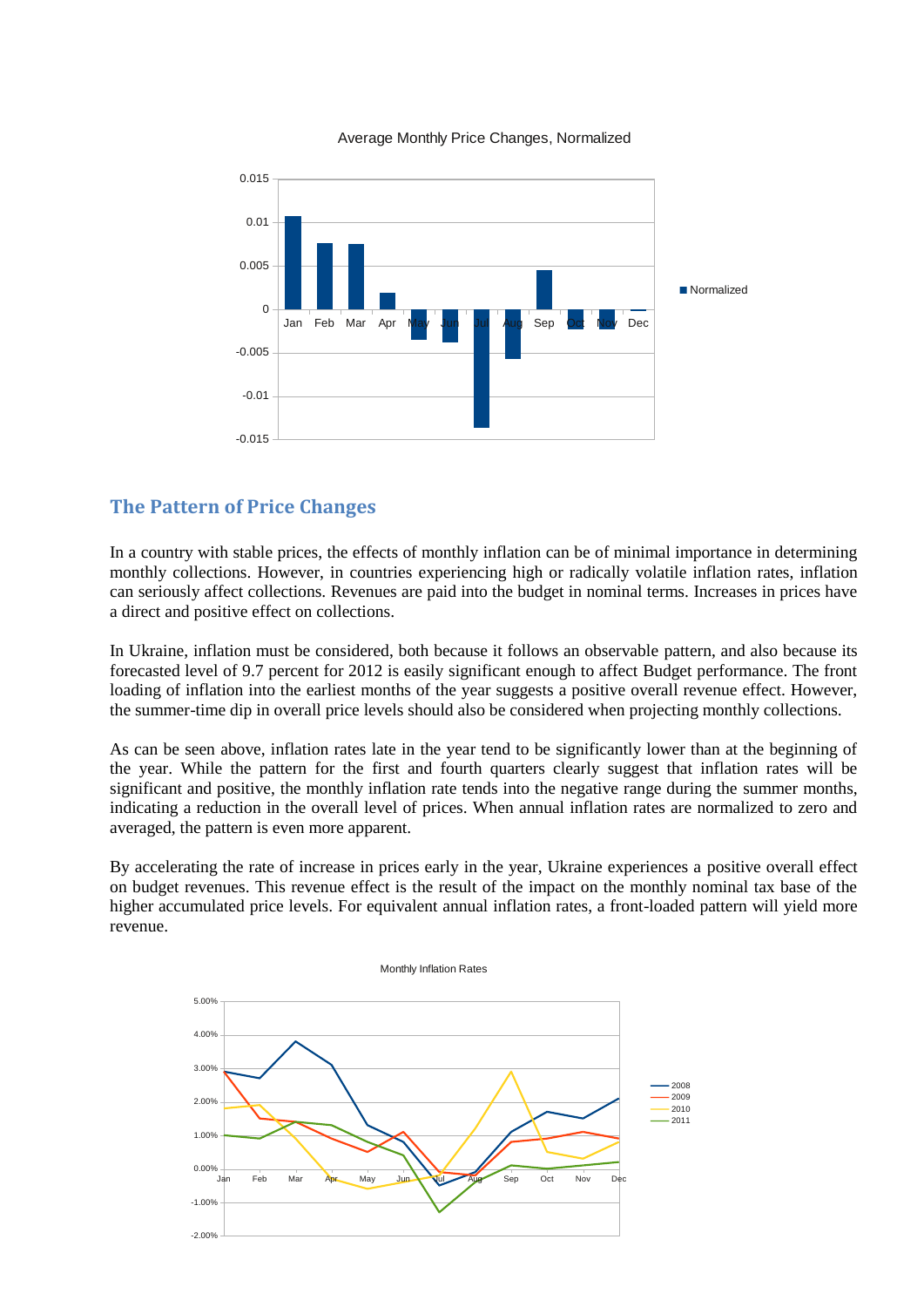# **The process of developing monthly projections**

Having discussed the inputs into the calculation of monthly revenue benchmarks, we are now able to speak concretely about the steps required to perform the necessary calculations. In particular, the methodology used to develop monthly revenue benchmarks is illustrated in the chart below and is based on the following process:

- The first step is to identify the **patterns of real activity** in the economy. When detailed information is lacking, a broad indicator, such as GDP (or, in our case, retail sales) can be used.
- The process then proceeds to the identification of how the pattern of real collections deviates from that pattern. This pattern represents the pattern defined by the **tax calendar** and the **tax administration effort**.
- Combining this information will yield **real revenue shares** for each revenue source on a monthly basis, which describes how liability accrued against real economic activity will be collected.
- **Nominal revenue shares** are calculated by combining the anticipated real revenue shares with the projected level of prices defined by the **pattern of inflation**.
- The nominal shares are then applied to the **Budget revenue projections** for Ukraine to provide the **expected values for collections in each month**.



As discussed earlier, for purposes of revenue monitoring, it is necessary to have a series of nominal revenue targets, defining periodic performance benchmarks. Projecting nominal revenue patterns requires the combination of:

- a real revenue pattern,
- an annual forecast of inflation,
- a projected periodic pattern of inflation, and
- an annual revenue forecast.

Of these four inputs, two are exogenously given (revenue and inflation forecasts). The identification of the appropriate real revenue pattern and the projected pattern of inflation require some consideration.

Pattern of inflation. In principle, selecting a pattern of inflation is never an easy exercise, as inflation is generally thought to be under the control of the Central Bank. In order to forecast inflation, it would be necessary to forecast the exogenous actions of the Central Bank, which is subject to frequent policy changes. In many situations, the best choice is to assume that inflation is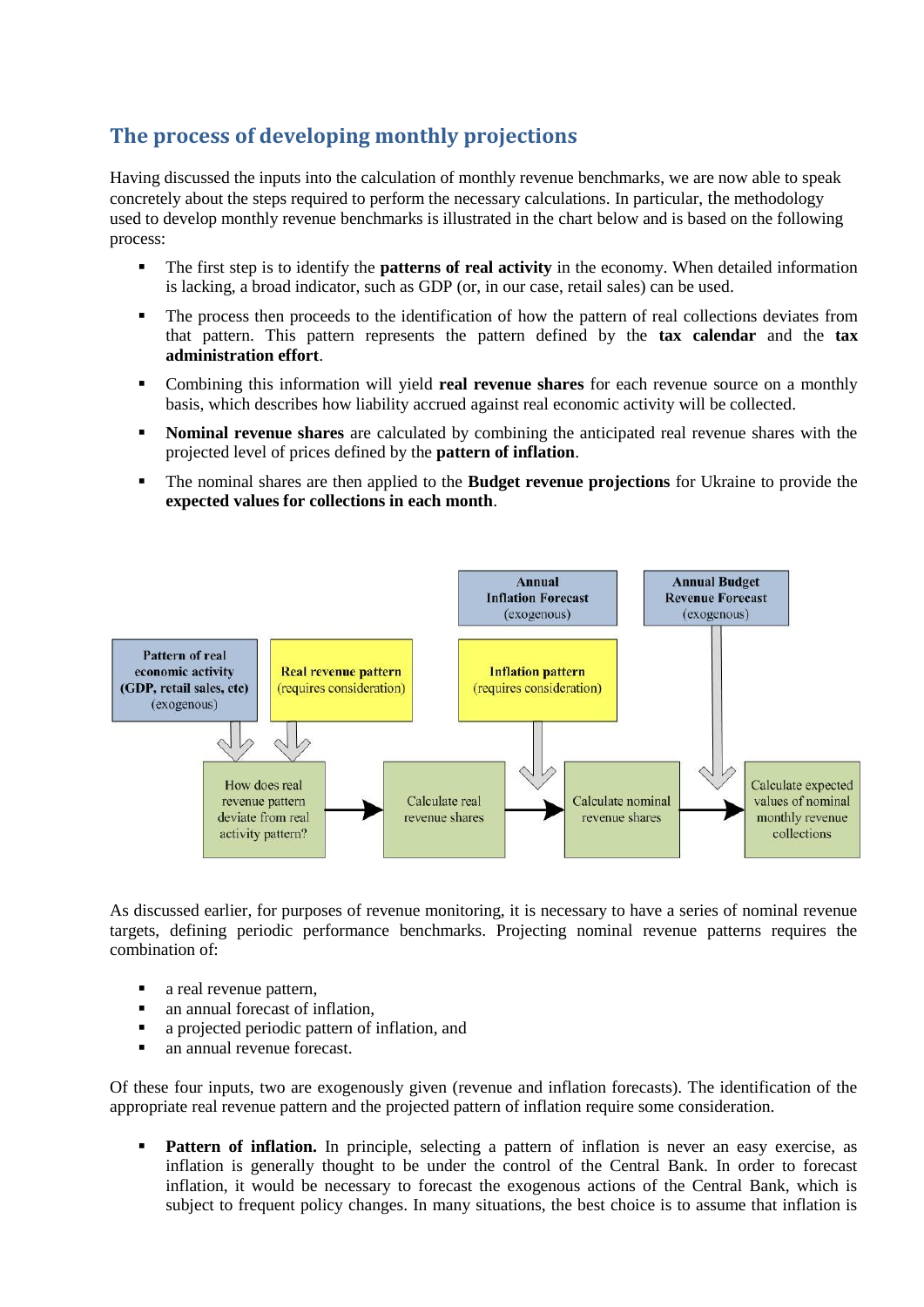equally distributed across months. However, as we have seen in Ukraine, the inflation pattern has historically differed greatly from a smooth rate of price increase, and is influenced by predictable seasonable market pressures. Lacking a better procedure, to establish a forecasted pattern for inflation in 2012, we assumed that the periodic pattern of inflation is consistent with a weighted average pattern over the previous four years, with inflation in each year normalized to the annual year 2012 forecast, which is 7.6 percent.

**Real revenue pattern.** Selecting a real pattern to represent the tax calendar is also a difficult process. In a country with a stable pattern of collections, the normal procedure would be to employ the pattern of collections in the previous year. If collections are unstable, an average or weighted average pattern is often used. However, sometimes available data will suggest the way in which the pattern of the collection effort is evolving. In the case of Ukraine, it is difficult to identify a clear trend in the pattern of tax administrative practices. For this reason, we have used a weighted average of 2008, 2009, and 2011, with 2011 weighted most heavily, and have omitted 2010 to avoid the onetime disturbance in collections in August of that year.

As is hopefully clear, there is some judgement required throughout the calculation process. While evaluating the historical pattern of prices and real collections, it is up to the analyst to identify those patterns that are most applicable to the coming year. Emphasizing one year over another during the calculation process will result in (modest) variances in monthly benchmarks. While these variations will result in changes in the perception of how revenues are performing from month to month, over the course of the year the variations will net to zero, meaning that there will be very small variations noticeable when the time comes to do a midyear evaluation of revenue performance.

## **Sample calculation results for 2012 (VAT)**

Nominal monthly revenue targets, along with cumulative projections, are calculated to be (in millions of UAH):

| <b>Projected VAT Revenues</b> | (Final monthly revenue benchmarks.) |      |      |      |      |      |      |      |            |       |            |            |
|-------------------------------|-------------------------------------|------|------|------|------|------|------|------|------------|-------|------------|------------|
|                               | Jan                                 | Feb  | Mar  | Apr  | May  | Jun  | Jul  | Aug  | <b>Sep</b> | Oct   | <b>Nov</b> | <b>Dec</b> |
| <b>Monthly</b>                | 10.4                                | 10.5 | 12.9 |      |      | 9.9  | 12.4 |      | 10.5       | 13.0  | 12.4       | 16.8       |
| <b>Cumulative  </b>           | 10.4                                | 20.8 | 33.7 | 46.4 | 57.5 | 67.4 | 79.8 | 92.9 | 103.4      | 116.3 | 128.7      | 145.5      |

## **Incorporation of non-seasonal factors**

As was discussed in the introduction to this note, apart from seasonal changes, revenue patterns are also driven by exogenous policy variables such as tax policy changes and macroeconomic shocks. These changes may impact both, historical revenue patterns (distorting the trends and making it difficult to project them into future periods) and current collections, if the changes happen mid-year. Estimating the impact of such policy changes is a separate task which may require a various specific methodologies. **Example 18 The Final Fig. 11 Example 19 11 11 Example 19 11 11 Ang Example 19 104 Example 10.4 Example 10.4 Example 10.4 Example 10.4 Example 10.4 Example 10.4 Example 10.4 Example 10.4 Example** 

While it is possible to integrate revenue estimation with revenue projection for the purposes of monthly revenue benchmarking, the methodology described in this note does not attempt to do so. All major changes in tax policy environment, as well as other autonomous economic influences, which need to be considered in projecting future revenue trends remain, therefore, outside this model.

For Ukraine, this means that revenue baseline projections calculated based on this methodology do not include influences from several recent policy developments and should be used with caution. In particular, the following limitations should be kept in mind:

The influence from introduction of Ukraine's Tax Code in 2011, which modified tax bases of several